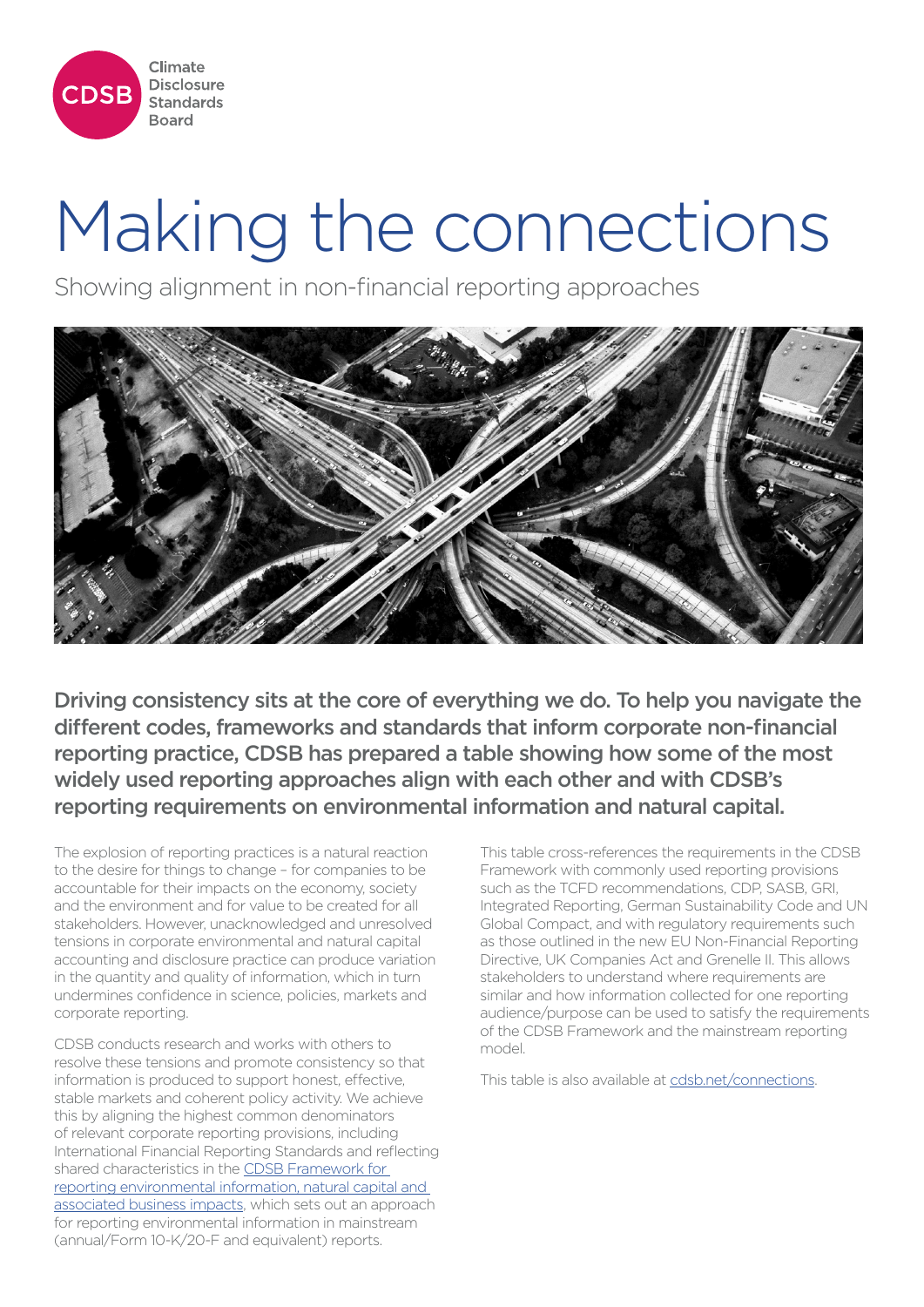|                                                                                                                                                                                                                      | Relevance<br>and<br>materiality                                                                              | Faithful<br>representation       | Connected<br>with other<br>information | <b>Consistent and</b><br>comparable | Clear and<br>understandable   | <b>Verifiable</b>              | Forward<br>looking                                  | Governance                                                                     | Policy, strategy and targets                                                                                                                                                                                                                                | <b>Risks and</b><br>opportunities                               | <b>Sources of environmental</b><br>impact                                                                                                                                                                                                                    | Performance<br>and comparative<br>analysis                     | Outlook                                                                                            | Organisational<br>boundary                                   | <b>Reporting</b><br>policies           | Reporting<br>period                  |               | Restatements Conformance Assurance |                                            |
|----------------------------------------------------------------------------------------------------------------------------------------------------------------------------------------------------------------------|--------------------------------------------------------------------------------------------------------------|----------------------------------|----------------------------------------|-------------------------------------|-------------------------------|--------------------------------|-----------------------------------------------------|--------------------------------------------------------------------------------|-------------------------------------------------------------------------------------------------------------------------------------------------------------------------------------------------------------------------------------------------------------|-----------------------------------------------------------------|--------------------------------------------------------------------------------------------------------------------------------------------------------------------------------------------------------------------------------------------------------------|----------------------------------------------------------------|----------------------------------------------------------------------------------------------------|--------------------------------------------------------------|----------------------------------------|--------------------------------------|---------------|------------------------------------|--------------------------------------------|
| <b>CDSB Framework</b>                                                                                                                                                                                                | PI                                                                                                           | P <sub>2</sub>                   | P3                                     | P4                                  | P5                            | P6                             | P7                                                  | REQ-01                                                                         | REQ-02                                                                                                                                                                                                                                                      | REQ-03                                                          | REQ-04                                                                                                                                                                                                                                                       | REQ-05                                                         | <b>REQ-06</b>                                                                                      | REQ-07                                                       | REQ-08                                 | REQ-09                               | REQ-10        | REQ-11                             | <b>REQ-12</b>                              |
| <b>CDSB Climate Change</b><br><b>Reporting Framework</b><br>Edition 1.1                                                                                                                                              | $\$\,1.1, 2.4, 2.10, \quad \$\,3.13-3.19$<br>$3.7 - 3.12$<br>3.21-3.30                                       |                                  | § 2.26-2.35                            | $\$\,2.12 - 2.15,$<br>2.39-2.40     | § 1.1, 2.28-2.31              | S 2.29                         | $\frac{1}{2}$ \$ 2.16-2.17,<br>$4.14 - 4.15$        | § 4.16-4.17                                                                    | § 2.8-2.9, 4.12-4.13                                                                                                                                                                                                                                        | \$2.10, 4.9-4.10                                                | § 4.18-4.33                                                                                                                                                                                                                                                  | \$2.36-2.40                                                    | \$2.32-2.35, 4.14-4.15                                                                             | $\frac{1}{2}$ \$ 2.20-2.21,<br>4.23-4.26, 4.21,<br>4.23-4.26 | § 2.24-2.25                            | S 2.18-2.19                          | §4.33         | \$2.22-2.23                        | § 1.13-1.14,<br>A16                        |
| <b>CDP Information</b><br>Request (2018)                                                                                                                                                                             | C6.7, C9.2,<br>W4.1, F3.1(a)                                                                                 |                                  |                                        |                                     |                               | C10.1<br>C10.2, F8.1,<br>W10.1 | C3.1(a)<br>$\subset$ 3.1(d),<br>$C3.1(g)$ ,<br>W7.3 | C1.1, C1.2, C1.3, F4.2,<br>F4.3, F4.4, W6.2.<br>W6.3                           | C2.1, C3.1, C4.1, C4.2, C4.3, C4.5, C5.1,<br>C9.1, C11.1, C11.2, C11.3, C12.1, C12.3, F1.2,<br>F1.3, F4.1, F5.1, F6.1, F6.1, F6.2, F6.3,<br>F6.4, F6.5, F6.6, F6.7, F6.8, F6.9, W1.4, W4.1, W4.2, W4.3<br>W2.2, W6.1, W6.5, W7.1, W7.2, W7.3,<br>W7.4, W8.1 | F9.1, F9.2, W2.1, W3.3,                                         | $CC2.2, C2.5, C2.6, C11.1 C4.3(a), C5.1, C5.2, C6.1, C6.2,$<br>(a), F1.6, F1.7, F2.1, F3.1, $\parallel$ C6.3, C6.4, C6.5, C6.7, C6.10,<br>C7.1, C7.2, C7.3, C7.5, C7.6, C8.1,<br>C8.2, FO.5, F1.1, F1.5, F7.1, W1.2,<br>W5.1, W9.1                           | CA.1(a), CA.1(b),<br>CC7.9, F6.2(a), W5.1,<br>W8.1(a), W8.2(b) | $CC2.4$ , C2.5, W7.3                                                                               | CO.5, C6.4, FO.4,<br>FO.6, FO.7, WO.5,<br>W0.6               | C5.2, F1.4                             | CO.2, FO.2,<br>W0.2                  |               |                                    | C10.1, C10.2,<br>F8.1, W10.1               |
| Recommendations<br>of the Task Force<br>on Climate-related<br><b>Financial Disclosures</b>                                                                                                                           |                                                                                                              |                                  |                                        |                                     |                               |                                |                                                     | Governance (a),<br>Governance (b),<br>Risk Management<br>(c)                   | Governance (b), Strategy (b), Risk<br>Management (a), Risk Management Strategy (b), Risk<br>(b), Risk Management (c), Metrics<br>and Targets (a), Metrics and Targets   Risk Management<br>(c)                                                              | Strategy (a),<br>Management (a),<br>(b), Risk<br>Management (c) | Metrics and Targets (a),<br>Metrics and Targets (b)                                                                                                                                                                                                          | Metrics and<br>Targets (a),<br>Metrics and<br>Targets (b)      | Strategy (a), Strategy<br>(b), Strategy (c), Risk<br>Management (c),<br>Metrics and Targets<br>(a) |                                                              |                                        |                                      |               |                                    |                                            |
| <b>GRI (G4) Sustainability</b><br><b>Reporting Guidelines</b>                                                                                                                                                        | pp 11-12,<br>G4-18, G4-19,<br>G4-20, G4-21,<br>G4-24, G4-<br>25, G4-26,<br>G4-27                             | pp 12-13, 16-18<br>$ $ and G4-14 |                                        | pp 16-18                            | pp 18                         |                                | p 17, G4-2                                          | G4-1, G4-2, G4-34,<br>G4-35, G4-36, G4-<br>37, G4-42, G4-43,<br>G4-44, G4-51   | pp 8, 12, G4-1, G4-2, G4-15, G4-16,<br>G4-27, G4-EN13, G4-EN29, G4-EN31,<br>G4-EN33, G4-DMA                                                                                                                                                                 | G4-2, G4-EC2,<br>G4-EN3, G4-EN9,<br>G4-EN33                     | G4-2, G4-EN1, G4-EN2, G4-EN4, G4-13, G4-23, G4-<br>G4-EN5, G4-EN8, G4-EN9,<br>G4-EN10, G4-EN11, G4-EN12,<br>G4-EN13, G4-EN14, G4-EN15,<br>G4-EN16, G4-EN17, G4-EN18,<br>G4-EN20, G4-EN21, G4-EN22,<br>G4-EN23, G4-EN24, G4-EN25<br>G4-EN26, G4-EN30, G4-EN33 | EN6, G4-EN7, G4-<br>EN19, G4-EN27,<br>G4-EN28                  | $G4-1$                                                                                             | G4-17, G4-18, G4-21, pp 13, G4-32 pp 18, G4-<br>G4-23        |                                        | 28, G4-29,<br>G4-30                  | G4-22         |                                    | pp 16-18,<br>G4-32,<br>G4-33               |
| <b>GRI Standards</b>                                                                                                                                                                                                 | 1.1, 1.3, 1.4, 2.3, 1.4, 1.5, 1.6<br>2.5, 102-40,<br>10-42, 102-<br>43, 102-44,<br>102-46, 102-<br>47, 103-1 |                                  |                                        | 1.8                                 | 1.7, 2.6                      |                                |                                                     | 18, 102-19, 102-20, 103-3, 308-2<br>102-21, 102-26, 102-<br>30, 102-31, 102-32 | 102-14, 102-16, 102- 102-11, 102-12, 102-14, 102-15, 103-2,                                                                                                                                                                                                 | 102-15, 201-2, 308-2                                            | 102-15, 301-1, 301-2, 301-3, 302- 302-4, 305-5<br>1, 302-2, 302-3, 302-5, 303-1,<br>303-2, 303-3, 304-1, 304-2,<br>304-3, 304-4, 305-1, 305-2,<br>305-3, 305-4, 305-6, 305-7,<br>306-1, 306-2, 306-3, 306-4,<br>306-5, 308-2                                 |                                                                | 102-14                                                                                             | 2.4, 102-45                                                  | 2.1, 3.1, 102-<br>54, 102-55           | 1.10, 102-50,<br>102-52              | $102 - 48$    |                                    | 102-56                                     |
| <b>IFRS Conceptual</b><br><b>Framework for</b>                                                                                                                                                                       | QC 6-11                                                                                                      | QC 12-16                         |                                        | QC 19-22                            | QC 30-32                      | QC 26-28                       |                                                     |                                                                                |                                                                                                                                                                                                                                                             |                                                                 |                                                                                                                                                                                                                                                              |                                                                |                                                                                                    |                                                              |                                        |                                      |               |                                    |                                            |
| <b>Financial Reporting</b><br><b>IIRC <ir> Framework</ir></b>                                                                                                                                                        | § 3.17-3.23,<br>3.24-3.29,<br>$4.41 - 4.42$<br>4.44, 4.50                                                    | \$3.39-3.53                      | $$3.6 - 3.9,$<br>4.51                  | 3.54-3.57                           | § 3.36-3.38, 4.52 § 3.39-     | 3.48                           | 4.57-4.59                                           |                                                                                | § 4.34-4.39, § 1.20, 3.4, 4.8-4.9 § 3.3-3.5, 3.10-3.16, 4.27-4.29, 4.53-4.56 3.4, 4.23-4.26, 4.45                                                                                                                                                           |                                                                 | § 1.11, 3.4, 4.14, 4.53                                                                                                                                                                                                                                      | 4.62                                                           | § 4.30-4.39, 4.57- § 4.34-4.39, 4.57-4.59 § 3.30-3.35,                                             | 4.4-4.7, 4.10-4.13.<br>4.16-4.22                             | § 1.12-1.16,<br>4.41, 4.47<br>4.48     |                                      |               | § 1.17-1.18                        | \$3.40                                     |
| <b>ISO 26000</b>                                                                                                                                                                                                     | 6.5.3.2.<br>6.5.5.2.1<br>6.5.6.2, 7.3.2.1,<br>7.3.2.2, 7.3.4,<br>7.5.2, 7.5.3<br>(Box 15)                    | 4.3, 7.5.2                       | 4.3                                    | 6.7.5.2, 7.6.2,<br>7.7.2, 7.7.4     | 4.3, 7.5.2, 7.5.3<br>(Box 15) |                                |                                                     | 4.3, 6.2.3.2, 7.4.2,<br>7.4.3                                                  | 4.2, 4.3, 6.2.3.2, 6.5.5.2.1, 6.5.5.2.2,<br>6.5.6.2, 7.3.2.1, 7.4.2, 7.4.3, 7.5.3 (Box 15)                                                                                                                                                                  | 6.5.2.1, 6.5.5.2.2                                              | 6.5.3.2, 6.5.4.2, 6.5.6.2                                                                                                                                                                                                                                    | 4.3, 7.5.3 (Box 15)                                            |                                                                                                    | 4.3, 6.5.5.2.1                                               | 4.3, 4.6                               | 7.5.2                                | 7.5.2         |                                    |                                            |
| <b>OECD Guidelines for</b><br><b>Multinational Enterprises</b>                                                                                                                                                       | Part III $(1-4)$                                                                                             |                                  | Part III $(4)$                         |                                     |                               |                                |                                                     | Part II (A6)                                                                   | Part II (A5, A8, A12-15, B2), and VI (1-8) Part II (10-12) and VI Part VI (1-2)                                                                                                                                                                             | $(3-5)$                                                         |                                                                                                                                                                                                                                                              | Part VI (1-3, 6)                                               |                                                                                                    | Part III $(1)$                                               | Part III $(4)$                         |                                      |               |                                    |                                            |
| <b>UN Principles for</b><br><b>Responsible Investment</b>                                                                                                                                                            |                                                                                                              |                                  |                                        |                                     |                               |                                |                                                     | P2                                                                             | P1, P2, P3, P4, P5, P6                                                                                                                                                                                                                                      |                                                                 | P3                                                                                                                                                                                                                                                           | P3                                                             |                                                                                                    |                                                              | P2, P3, P4,<br>P5, P6                  |                                      |               |                                    |                                            |
| <b>UN Global Compact</b>                                                                                                                                                                                             |                                                                                                              | <b>P7</b>                        |                                        |                                     |                               |                                |                                                     | P8                                                                             | P7, P8, P9                                                                                                                                                                                                                                                  | P7                                                              |                                                                                                                                                                                                                                                              | P7                                                             |                                                                                                    |                                                              |                                        |                                      |               |                                    |                                            |
| <b>Principles</b><br><b>SASB Conceptual</b><br>Framework (CF) and<br><b>Standards (S)</b>                                                                                                                            | CF p9                                                                                                        | CF p19                           | CF p19                                 | CFp19                               | CF p19                        | CF p19                         | ls.<br>(Introduction)                               |                                                                                | S (Accounting Metrics)                                                                                                                                                                                                                                      | S (Accounting Metrics)                                          | S (Accounting Metrics)                                                                                                                                                                                                                                       | S (Accounting<br>Metrics)                                      | S (Accounting Metrics) S (Introduction)                                                            |                                                              | IS.                                    | l S<br>(Introduction) (Introduction) |               |                                    | S.<br>(Introduction)                       |
| <b>UNGC CEO Water</b><br>Mandate                                                                                                                                                                                     | Section 4<br>pp 19-28                                                                                        |                                  | Section 5<br>pp 32-34                  |                                     |                               |                                |                                                     |                                                                                | Section 5<br>pp 35-39, 60-76                                                                                                                                                                                                                                | Section 5<br>pp 49-55                                           | Section 5<br>pp 56-59                                                                                                                                                                                                                                        | Section 5<br>pp 40-46                                          |                                                                                                    | Section 5<br>pp 32                                           | Section 5<br>pp 47-49                  |                                      |               |                                    |                                            |
| <b>Australian WASB</b><br>(WAS1)                                                                                                                                                                                     | \$23                                                                                                         | § 16-17                          |                                        | § 31-32, 35,<br>37-38, 40           |                               |                                |                                                     |                                                                                | § 56                                                                                                                                                                                                                                                        |                                                                 | \$28,51,64-66                                                                                                                                                                                                                                                | § 31-32, 37-38                                                 |                                                                                                    |                                                              |                                        | § 30                                 | \$35,43,47,49 |                                    | \$178-180                                  |
| <b>The German Council</b><br>for Sustainable<br><b>Development (RNE)</b><br><b>Sustainability Code</b>                                                                                                               | Clauses 2, 7                                                                                                 |                                  |                                        | Clause 7                            |                               |                                |                                                     | Clauses 5, 7, 8                                                                | Clauses 1, 3, 4, 7, 12, 19                                                                                                                                                                                                                                  | Clauses 1, 4                                                    | Clauses 11, 13                                                                                                                                                                                                                                               | Clause 3                                                       |                                                                                                    | Clause 4                                                     | Clause 20                              |                                      |               |                                    |                                            |
| <b>South Africa King</b><br>Code IV                                                                                                                                                                                  |                                                                                                              |                                  |                                        |                                     |                               |                                |                                                     | P1, P2, P3, P4, P5,<br>P6, P11, P16                                            | P3, P.4                                                                                                                                                                                                                                                     | P4, P11                                                         | P3, P4                                                                                                                                                                                                                                                       |                                                                | P5                                                                                                 |                                                              | P5                                     | P5                                   |               |                                    | P15                                        |
| <b>Danish Financial</b><br><b>Statements Act 2008</b>                                                                                                                                                                |                                                                                                              |                                  |                                        |                                     |                               |                                |                                                     |                                                                                | Article 99a para 1, 2 1), 2 2), 3                                                                                                                                                                                                                           |                                                                 |                                                                                                                                                                                                                                                              | Article 99a<br>para 2 3)                                       | Article 99a                                                                                        | Article 99a<br>paras 6-7                                     | Article 99a<br>para 21), 99a<br>para 8 |                                      |               |                                    |                                            |
| <b>EU Accounting Directive</b><br>2013/34/EU                                                                                                                                                                         |                                                                                                              |                                  |                                        |                                     |                               |                                |                                                     |                                                                                | Article 19a 1(b, c, e) and Article 29a<br>1(b, c, e)                                                                                                                                                                                                        | Article 19a 1(d) and<br>Article 29a 1(d)                        | Article 19a 1(e) and Article<br>29a 1(e)                                                                                                                                                                                                                     | Article 19a 1(c) and Article 19a, 1 and<br>Article 29a 1(c)    | Article 29a, 1                                                                                     | Article 19a 1, 1(a)<br>and Article 29a<br>1, 1(a)            |                                        |                                      |               |                                    | Article<br>19a, 5 and<br>Article<br>29a, 5 |
| French Grenelle II 2010                                                                                                                                                                                              |                                                                                                              |                                  |                                        |                                     |                               |                                |                                                     |                                                                                | Article 75 & 225                                                                                                                                                                                                                                            | Article 225                                                     | Article 75 & 225                                                                                                                                                                                                                                             | Article 75                                                     | Article 225                                                                                        | Article 225                                                  |                                        | Article 75                           |               | Article 225                        | Article 225                                |
| <b>India Companies Act</b><br>(2013)                                                                                                                                                                                 |                                                                                                              | Article 134 (5)<br>(b)           |                                        |                                     |                               |                                |                                                     | Article 135 (1), (2),<br>$(4)$ (b), (5)                                        |                                                                                                                                                                                                                                                             |                                                                 |                                                                                                                                                                                                                                                              |                                                                | Article 134 (3) (c), 135<br>(4) (a), Schedule VII                                                  |                                                              | Article 134<br>$(5)$ (a)               |                                      |               |                                    |                                            |
| <b>UK Companies Act</b><br>2006 (amended by<br><b>Strategic Report and</b><br><b>Directors' Report</b><br><b>Regulation 2013</b><br>and The Companies,<br><b>Partnerships and Groups</b><br><b>Regulations 2016)</b> |                                                                                                              |                                  |                                        |                                     |                               |                                |                                                     |                                                                                | 414CB(2)(b), (c), (e)                                                                                                                                                                                                                                       | 414CB (2)(d)                                                    | 414CB (c)                                                                                                                                                                                                                                                    | 414CB                                                          |                                                                                                    |                                                              |                                        |                                      |               |                                    |                                            |